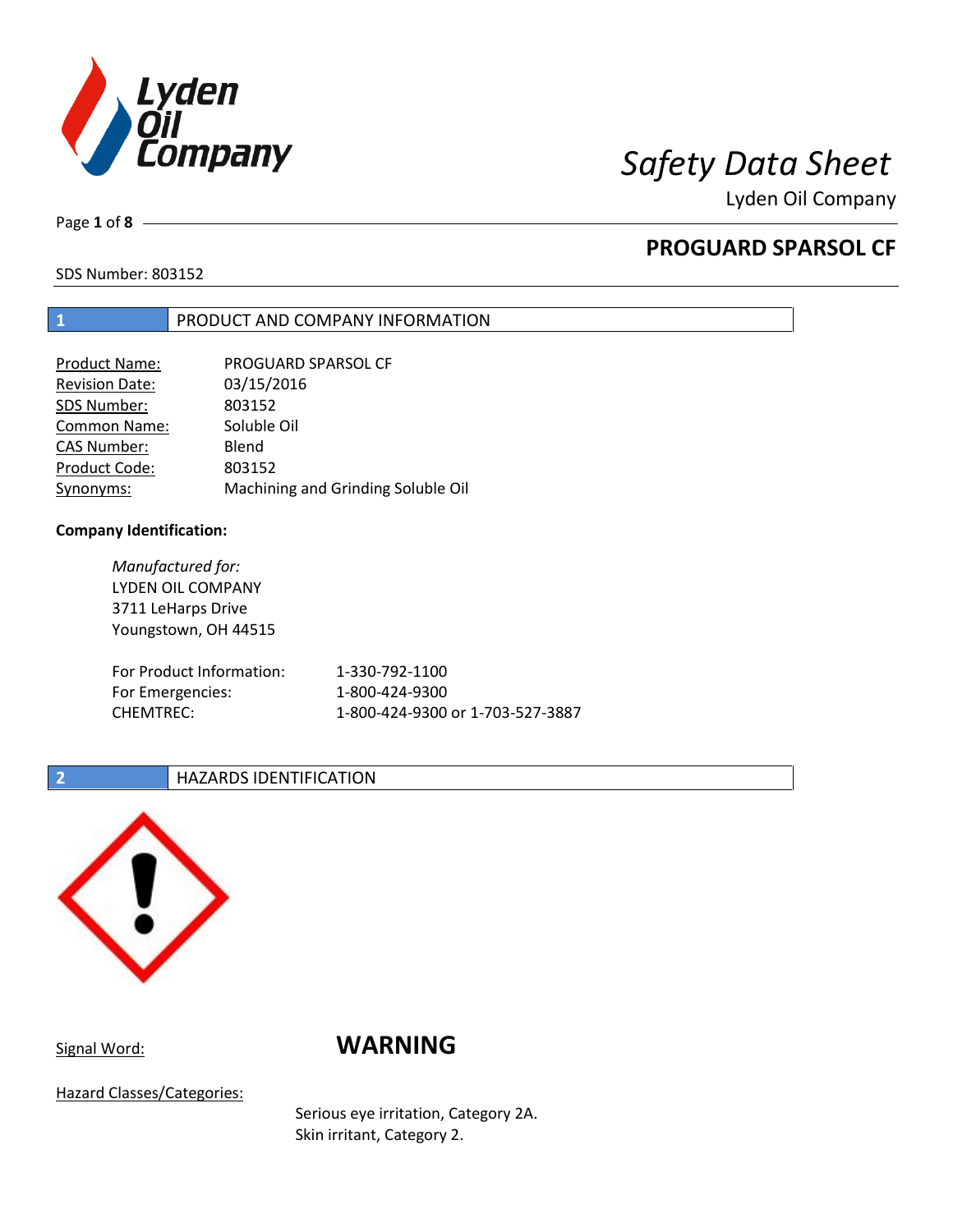

Page **2** of **8**

Lyden Oil Company

|                            | <b>PROGUARD SPARSOL CF</b>                                                        |
|----------------------------|-----------------------------------------------------------------------------------|
| <b>SDS Number: 803152</b>  |                                                                                   |
| Hazard Statement(s):       |                                                                                   |
|                            | H319: Causes serious eye irritation.                                              |
|                            | H315: Causes skin irritation.                                                     |
| Precaution Statement(s):   |                                                                                   |
|                            | P101: If medical advice is needed, have product container or label at<br>hand.    |
|                            | P102: Keep out of reach of children.                                              |
|                            | P103: Read label before use.                                                      |
|                            | P280: Wear protective gloves and eye protection.                                  |
|                            | P302+352: IF ON SKIN: Wash with plenty of soap and water.                         |
|                            | P332+313: If skin irritation occurs: Get medical advice/attention.                |
|                            | P305+351+338: IF IN EYES: Rinse cautiously with water for several                 |
|                            | minutes. Remove contact lenses if present and easy to $do$ – continue<br>rinsing. |
|                            | P337+313: If eye irritation persists get medical advice/attention.                |
|                            | P362+364: Take off contaminated clothing and wash it before reuse.                |
| Other Hazard Statement(s): |                                                                                   |
|                            | -NFPA Ratings:                                                                    |
|                            | Health = $1$                                                                      |
|                            | Fire $= 1$                                                                        |
|                            | Reactivity = $0$                                                                  |
|                            |                                                                                   |

**3** COMPOSITION / INFORMATION ON INGREDIENTS

## Ingredients:

*Mixture of the substances listed below with nonhazardous additions.*

| <b>Chemical Name</b>                             | <b>CAS Number</b> | Percentage |
|--------------------------------------------------|-------------------|------------|
| Distillates (petroleum), hydrotreated naphthenic | 64742-53-6        | 35-55      |
| l Triethanolamine                                | $102 - 71 - 6$    | $<$ 10     |

*\*Any concentration shown as a range is to protect confidentiality or is due to batch variation.*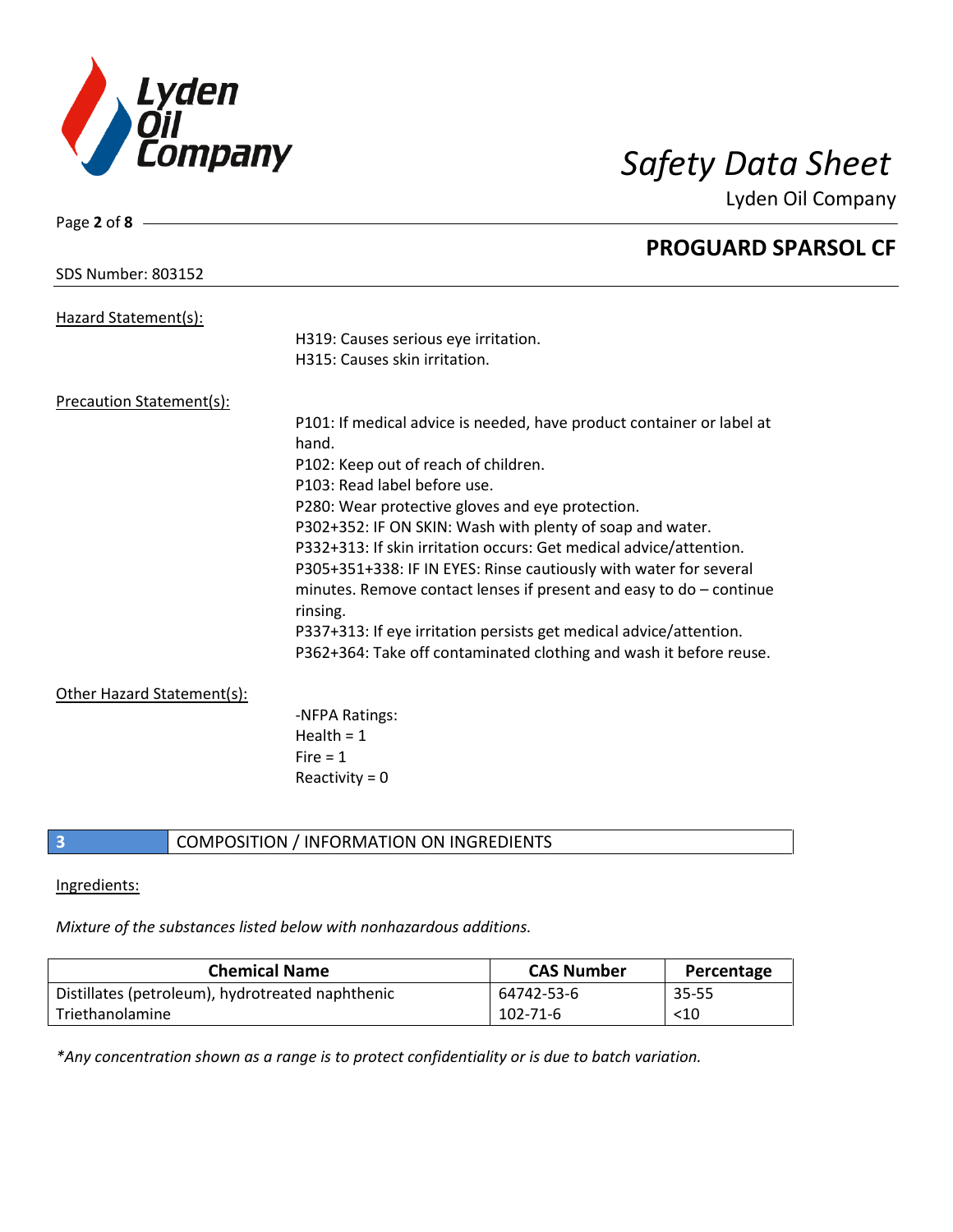

Lyden Oil Company

SDS Number: 803152

Page **3** of **8**

# **4** FIRST AID MEASURES Description of First Aid Measures: Inhalation: Remove victim to fresh air and keep at rest in a position comfortable for breathing. If the victim has difficulty breathing or tightness of the chest, is dizzy, vomiting or unresponsive, give oxygen with rescue breathing or CPR as required and transport to the nearest medical facility. Skin Contact: Flush skin with water, wash with soap and water. If irritation occurs, get medical attention. Remove contaminated clothing. Do not reuse clothing until cleaned. If material is injected under the skin, transport to the nearest medical facility for additional treatment. If redness, swelling, pain and/or blisters occur, transport to the nearest medical facility for additional treatment. Eye Contact: Flush eyes with running water for at least 15 minutes. If redness, burning, blurred vision or irritation persists, transport to nearest medical facility for additional treatment. Ingestion: Do NOT induce vomiting and obtain medical attention. Have victim rinse mouth out with water. If vomiting occurs spontaneously, keep head below hips to prevent aspiration. Symptoms and Effects, both acute and delayed: No further relevent data available. Recommended Actions:

Treat symptomatically. Call a doctor or poison control center for guidance.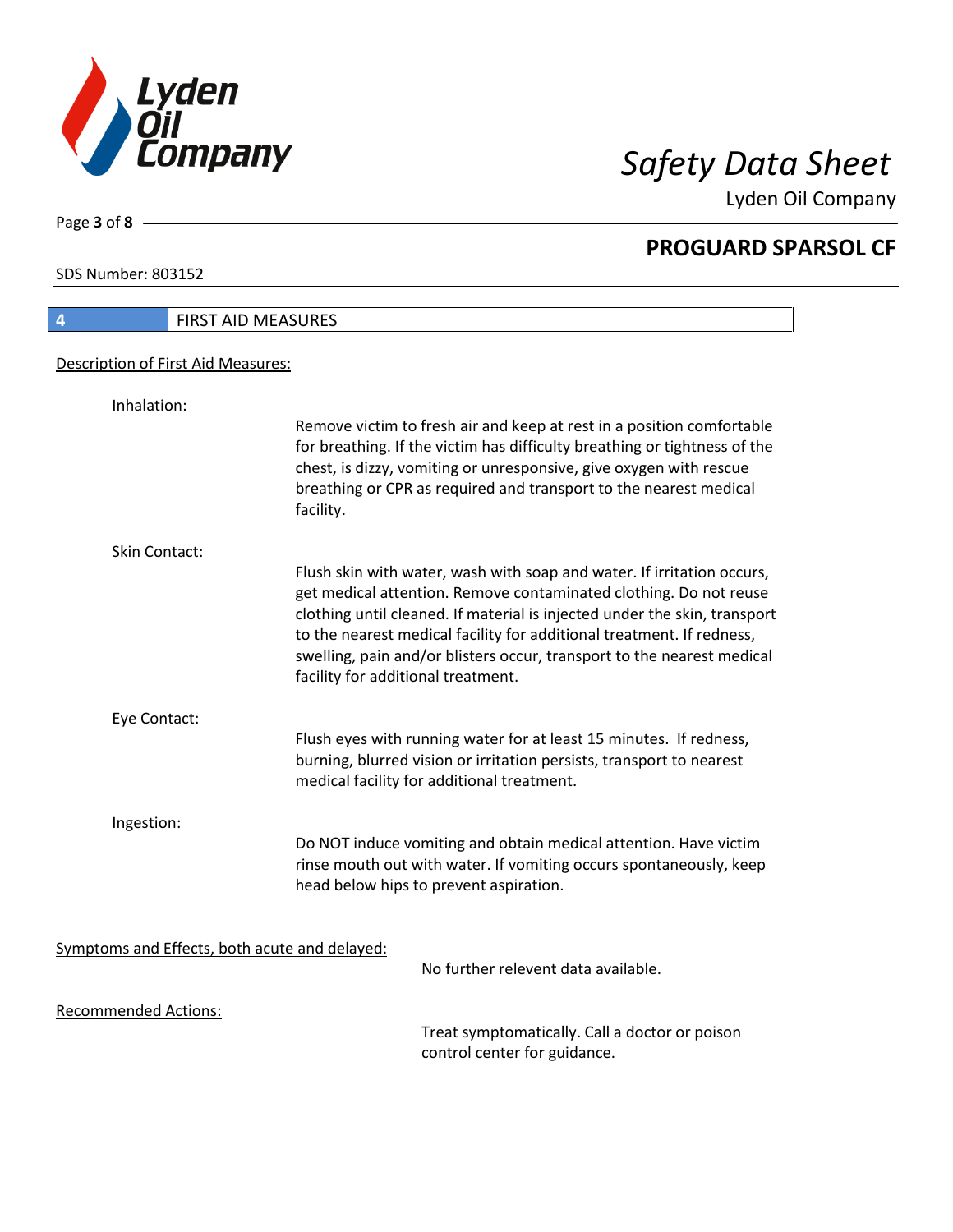

Lyden Oil Company

SDS Number: 803152

Page **4** of **8**

| FIRE FIGHTING MEASURES<br>5               |                                                                                                                                                              |
|-------------------------------------------|--------------------------------------------------------------------------------------------------------------------------------------------------------------|
| Recommended Fire-Extinguishing Equipment: | Use dry powder, foam, or carbon dioxide fire<br>extinguishers. Water may be ineffective in fighting<br>an oil fire unless used by experienced fire fighters. |
| Possible Hazards During a Fire:           | The material as received will not support<br>combustion, however its residues may; therefore,<br>procedures for an oil fire should be followed.              |
| Recommendations to Firefighters:          | Proper protective equipment including breathing<br>apparatus.                                                                                                |
| <b>ACCIDENTAL RELEASE MEASURES</b><br>6   |                                                                                                                                                              |
| <b>Personal Precautions:</b>              | Avoid contact with skin, eyes, and clothing.                                                                                                                 |
| <b>Emergency Procedures:</b>              | Contain spilled material, collect in suitable and<br>properly labeled containers.                                                                            |
| <b>Environmental Precautions:</b>         | Do not allow to reach sewage system or any water<br>course.<br>Do not allow to enter ground waters.                                                          |
| <b>Cleanup Procedures:</b>                |                                                                                                                                                              |

Pick up excess with inert absorbant material.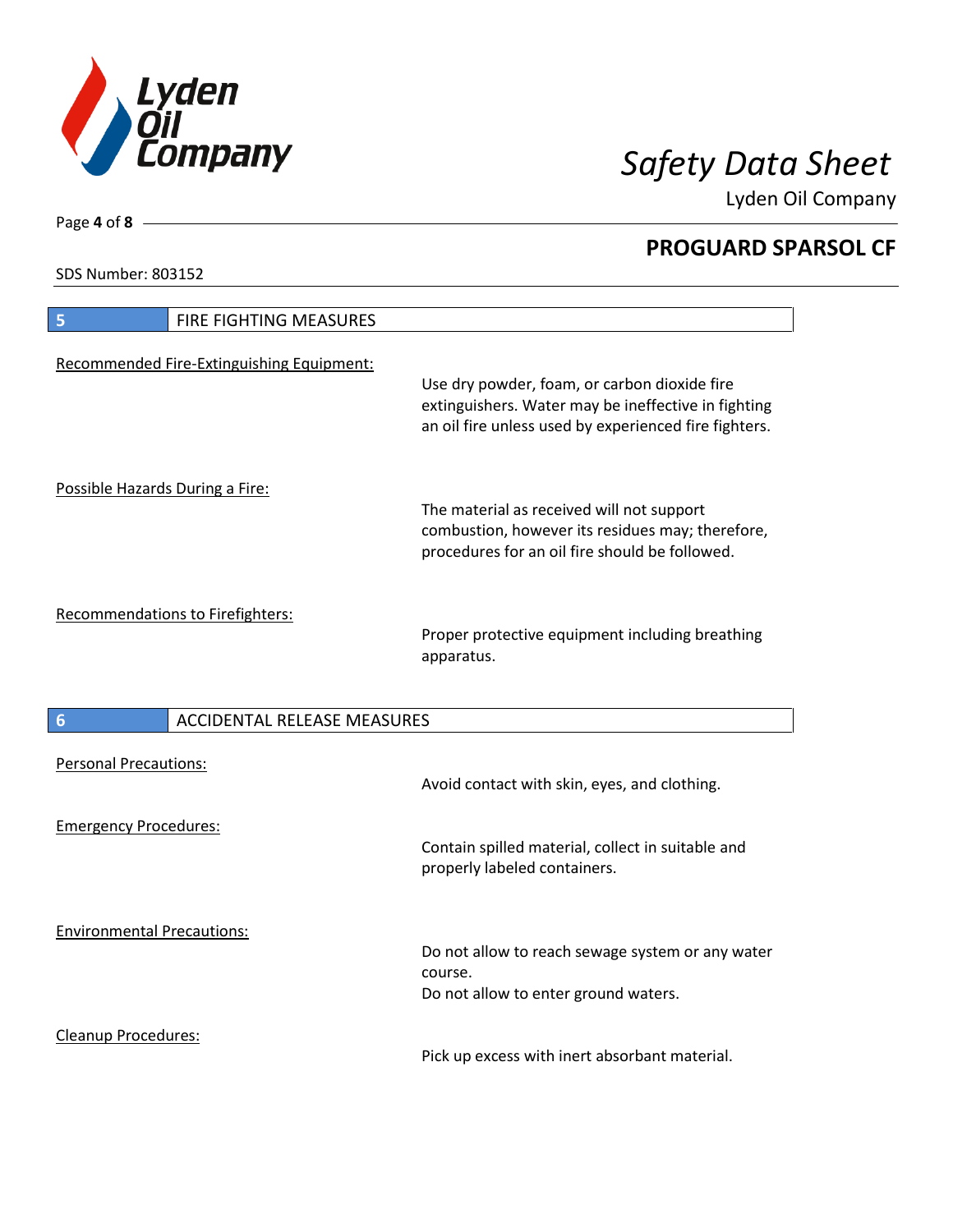

Lyden Oil Company

SDS Number: 803152

Page **5** of **8**

| $\overline{7}$                 | <b>HANDLING AND STORAGE</b>                                                                    |                                                                                                                                                                                                                                           |
|--------------------------------|------------------------------------------------------------------------------------------------|-------------------------------------------------------------------------------------------------------------------------------------------------------------------------------------------------------------------------------------------|
| <b>Handling Precautions:</b>   |                                                                                                |                                                                                                                                                                                                                                           |
|                                |                                                                                                | Handle with care and avoid spillage on the floor.<br>Do not cut, weld, drill, grind, braze, or solder<br>container.                                                                                                                       |
| <b>Storage Requirements:</b>   |                                                                                                | Keep container tightly sealed.<br>Keep away from sources of ignition.                                                                                                                                                                     |
| 8                              | EXPOSURE CONTROLS / PERSONAL PROTECTION                                                        |                                                                                                                                                                                                                                           |
| <b>Exposure Limits:</b>        | -Distillates (petroleum), hydrotreated naphthenic:<br>OSHA TWA - 5mg/m <sup>3</sup> (oil mist) |                                                                                                                                                                                                                                           |
|                                | -102-71-6 Triethanolamine:                                                                     |                                                                                                                                                                                                                                           |
|                                | ACGIH TWA $-$ 5mg/m <sup>3</sup>                                                               |                                                                                                                                                                                                                                           |
| <b>Engineering Controls:</b>   |                                                                                                | All ventilation should be designed in accordance<br>with OSHA standard (29 CFR 1910.94).                                                                                                                                                  |
| Personal Protective Equipment: |                                                                                                |                                                                                                                                                                                                                                           |
|                                |                                                                                                | Keep away from foodstuffs, beverages, and feed.<br>Immediately remove all soiled and contaminated<br>clothing.<br>Wash hands before breaks and at the end of work.<br>Avoid contact with eyes and skin.<br>Use safety glasses and gloves. |
| 9                              | PHYSICAL AND CHEMICAL PROPERTIES                                                               |                                                                                                                                                                                                                                           |

## Color: Amber Physical State: Liquid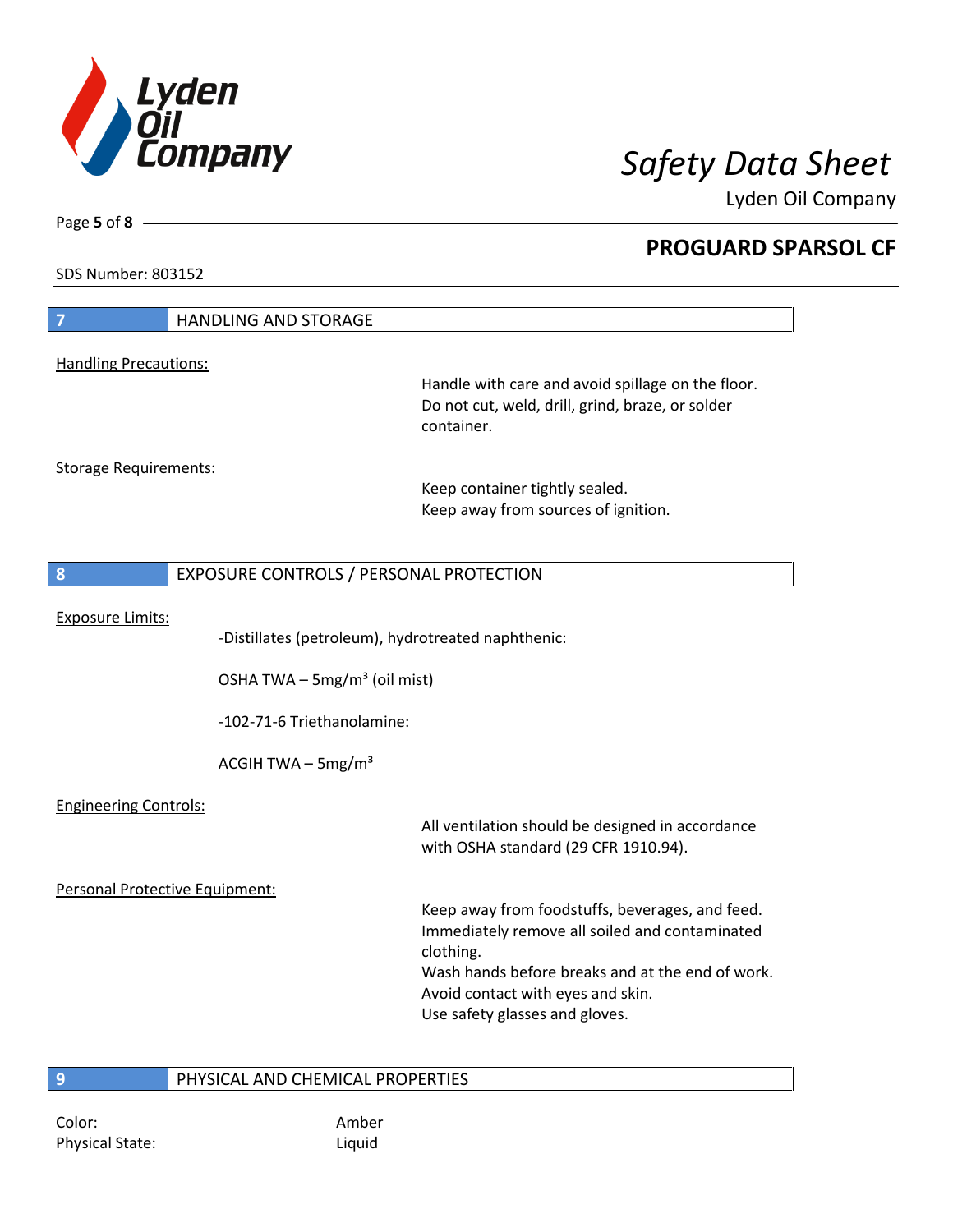

Lyden Oil Company

## SDS Number: 803152

Page **6** of **8**

| Odor:                         | Characteristic                                 |
|-------------------------------|------------------------------------------------|
| Odor Threshold:               | Data not available                             |
| pH:                           | 9.40 (at 10%)                                  |
| <b>Melting Point:</b>         | Data not available                             |
| <b>Boiling Point:</b>         | $>500^\circ$ F                                 |
| <b>Boiling Range:</b>         | Data not available                             |
| Flash Point:                  | $320^\circ$ F                                  |
| <b>Evaporation Rate:</b>      | $<$ 1                                          |
| Flammability:                 | Data not available                             |
| <b>Flammability Limits:</b>   | Data not available                             |
| Vapor Pressure:               | Data not available                             |
| Vapor Density:                | Data not available                             |
| <b>Relative Density:</b>      | 0.9521                                         |
| Solubilities:                 | Soluble in water                               |
| <b>Partition Coefficient:</b> | Data not available                             |
| Auto-Ignition Temperature:    | Data not available                             |
| Decomposition Temperature:    | Data not available                             |
| Viscosity:                    | 30-60 mm <sup>2</sup> /sec (kinematic at 40°C) |

| 10                             | STABILITY AND REACTIVITY |                                                                  |
|--------------------------------|--------------------------|------------------------------------------------------------------|
| Stability:                     |                          | Stable under normal conditions.                                  |
| Reactivity:                    |                          | Not reactive under normal conditions.                            |
| Conditions to Avoid:           |                          | Extreme temperature, sparks, open flame, and<br>direct sunlight. |
| <b>Hazardous Reactions:</b>    |                          | No known hazardous reactions.                                    |
| <b>Incompatible Materials:</b> |                          | Strong oxidizers and strong reducing agents.                     |
| Decomposition Products:        |                          | Oxides of carbon, nitrogen, sulhur, and hydrogen.                |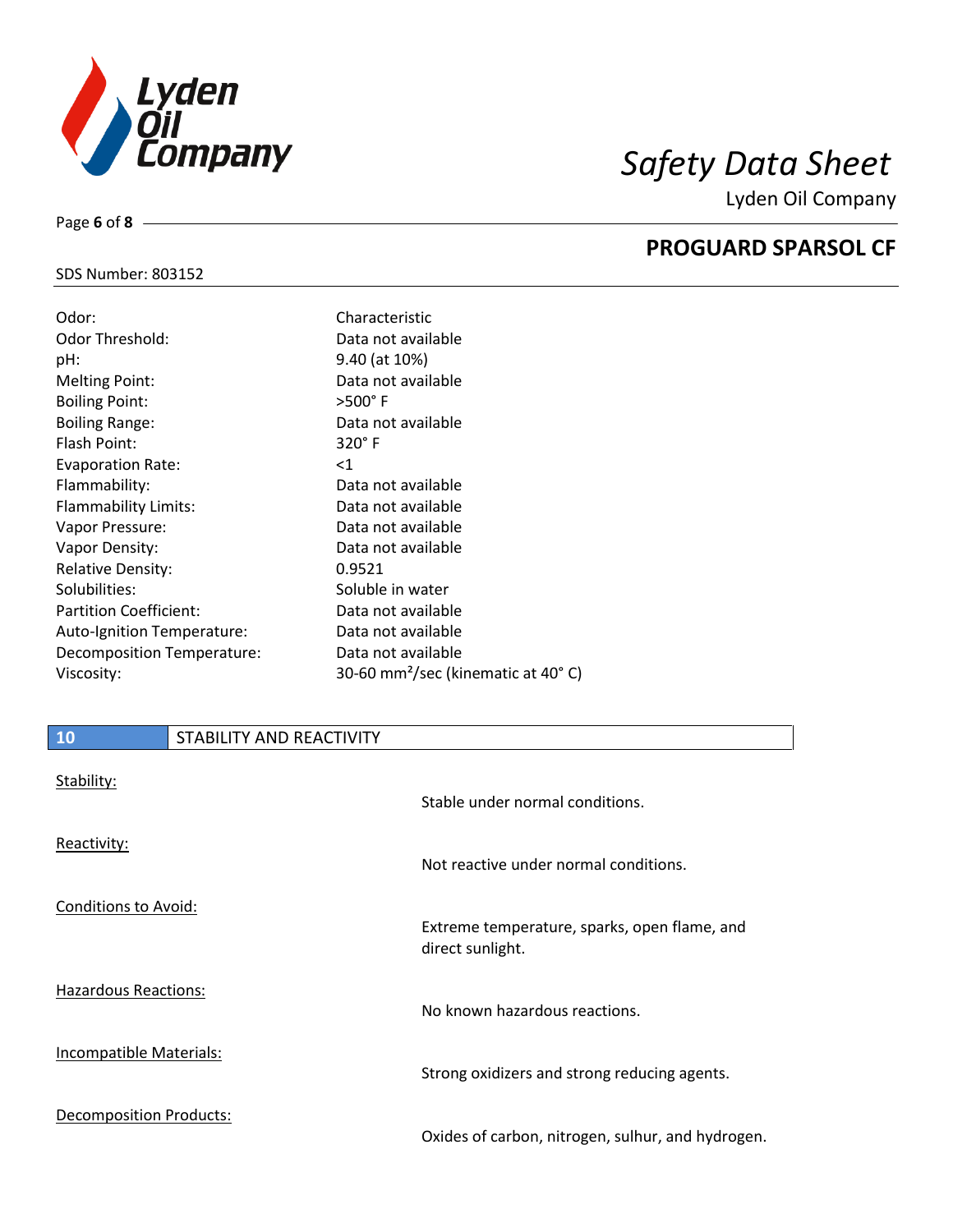

Lyden Oil Company

SDS Number: 803152

| 11<br><b>TOXICOLOGICAL INFORMATION</b>                                             |                                                                                                                           |
|------------------------------------------------------------------------------------|---------------------------------------------------------------------------------------------------------------------------|
| Routes of Exposure:                                                                | Skin and eye contact are the primary routes of<br>exposure although exposure may occur following<br>accidental ingestion. |
| <b>Exposure Effects:</b>                                                           | This mixture can cause irritation to skin and<br>irritation, redness to the eyes.                                         |
| <b>Measures of Toxicity:</b>                                                       | No test data available.                                                                                                   |
| Carcinogenic/Mutagenic Precautions:                                                | Non-carcinogenic and not expected to be<br>mutagentic.                                                                    |
| 12<br><b>ECOLOGICAL INFORMATION</b>                                                |                                                                                                                           |
| <b>Ecological Precautions:</b>                                                     | Avoid exposing to the environment.                                                                                        |
| <b>Ecological Effects:</b><br>No specific environmental or aquatic data available. |                                                                                                                           |
| 13<br>DISPOSAL CONSIDERATIONS                                                      |                                                                                                                           |
| <b>Disposal Methods:</b>                                                           | Dispose of waste material in accordance with all<br>local, state, and federal requirements.                               |
| Disposal Containers:                                                               | Use properly approved container for disposal.                                                                             |
| <b>Special Precautions:</b>                                                        | Do not flush to surface waters or drains.                                                                                 |

Page **7** of **8**